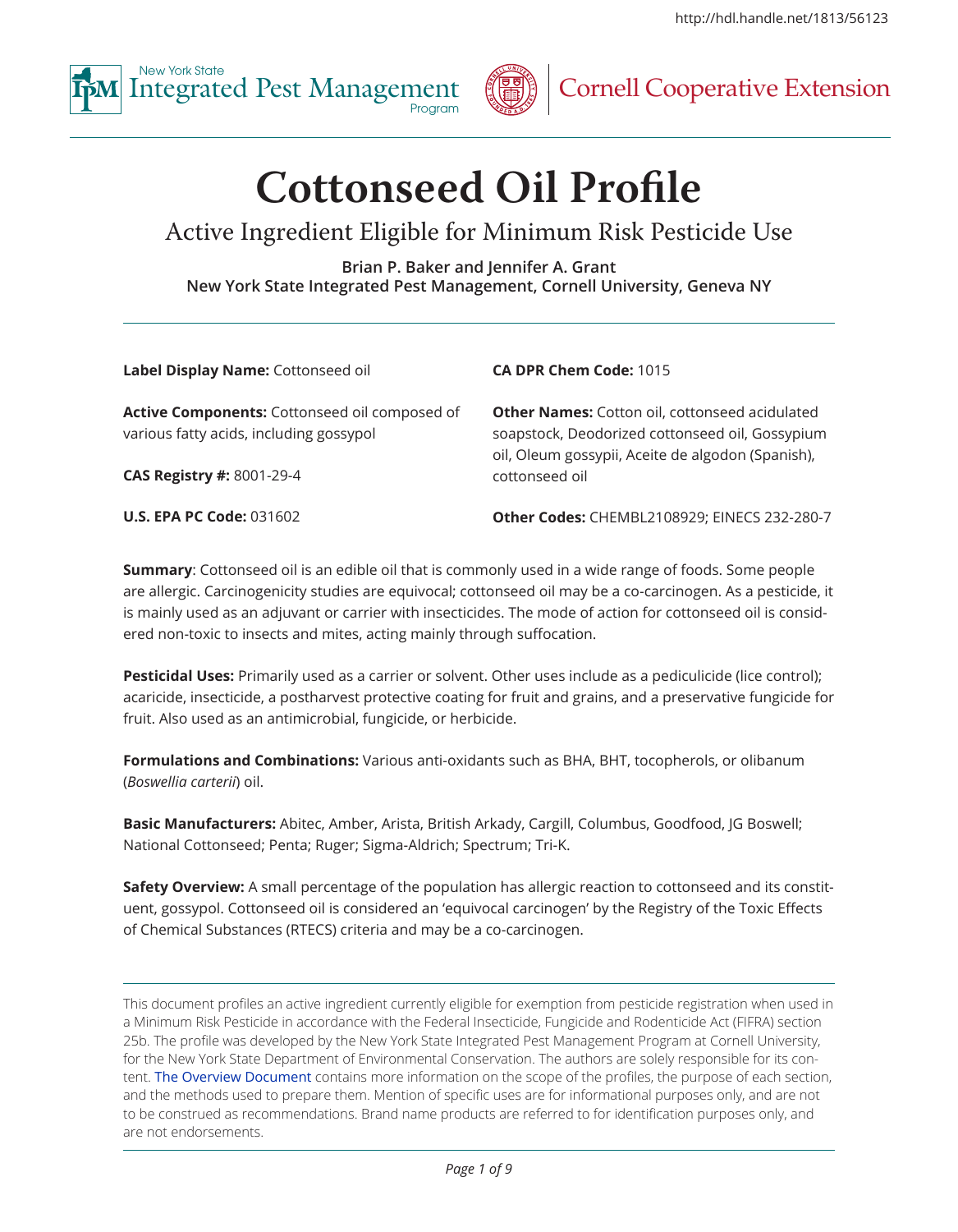# **Background**

Cottonseed oil is extracted from the seeds of cotton plants (*Gossypium herbaceum, G. barbadense* and *G. hirsutum*) and other related species of *Gossypium*. Current production technology for the extraction of cottonseed oil generally relies on crushing with solvent extraction.

Cottonseed oil contains gossypol, a polyphenolic compound that is toxic to livestock (Schneider 2012). Gossypol has known human health effects as well. No currently EPA-registered cottonseed oil products were found in the EPA Pesticide Product Labeling System database.

## **Chemical and Physical Properties**

The physical and chemical properties of Cottonseed oil appear in Table 1.

## **Table 1**

#### **Physical and Chemical Properties of Cottonseed Oil**

| Property                                     | Characteristic/Value                                                                                                                                                                                     | <b>Source</b>         |
|----------------------------------------------|----------------------------------------------------------------------------------------------------------------------------------------------------------------------------------------------------------|-----------------------|
| Molecular Formula:                           | N/A                                                                                                                                                                                                      |                       |
| Molecular Weight:                            | N/A                                                                                                                                                                                                      |                       |
| Percent Composition:                         | Fatty acids: Linoleic (46.7-58.2%) Palmitic (21.4-26.4%),<br>Oleic (14.7-21.7), Stearic (2.1-3.3%), Myristic (0.6-1.0%),<br>Palmitoleic (0.0-1.2%), other fatty acids; unsaponifiable<br>tocopherol <1%. | (O'Brien et al. 2005) |
| Physical state at 25°C/1 Atm.                | Liquid                                                                                                                                                                                                   | (Merck 2015)          |
| Color                                        | Pale yellow                                                                                                                                                                                              | (Merck 2015)          |
| Odor                                         | Practically odorless                                                                                                                                                                                     | (Merck 2015)          |
| Density/Specific Gravity                     | 0.915-0.921 at 25°C                                                                                                                                                                                      | (Merck 2015)          |
| Melting point                                | $0^\circ$ to $-5^\circ$ C                                                                                                                                                                                | (Merck 2015)          |
| Boiling (smoke) point                        | 232°C (450°F)                                                                                                                                                                                            | (O'Brien et al. 2005) |
| Solubility                                   | Slightly soluble in alcohol                                                                                                                                                                              | (Merck 2015)          |
| Vapor pressure                               | Not found                                                                                                                                                                                                |                       |
| pH                                           | N/A                                                                                                                                                                                                      |                       |
| Octonol/Water (K <sub>ow</sub> ) coefficient | 3.08                                                                                                                                                                                                     | (EPI 2012)            |
| Viscosity                                    | $\eta$ = 80 mPa $\Box$ s at 20°C                                                                                                                                                                         | (Thomas 2000)         |
| Miscibility                                  | Miscible in chloroform, ether, solvent hexane, carbon<br>disulfide, petroleum ether                                                                                                                      | (Merck 2015)          |
| Flammability                                 | Combustible: Flash point 113°C (closed cup)                                                                                                                                                              | (Sigma-Aldrich 2015)  |
| Storage stability                            | Stable under recommended conditions                                                                                                                                                                      | (Sigma-Aldrich 2015)  |
| Corrosion characteristics                    | Not found                                                                                                                                                                                                |                       |
| Air half life                                | 2.21 hrs                                                                                                                                                                                                 | (EPI 2012)            |
| Soil half life                               | 1,440 hrs                                                                                                                                                                                                | (EPI 2012)            |
| Water half life                              | 2,880 hrs                                                                                                                                                                                                | (EPI 2012)            |
| Persistence                                  | 1,210 hrs                                                                                                                                                                                                | (EPI 2012)            |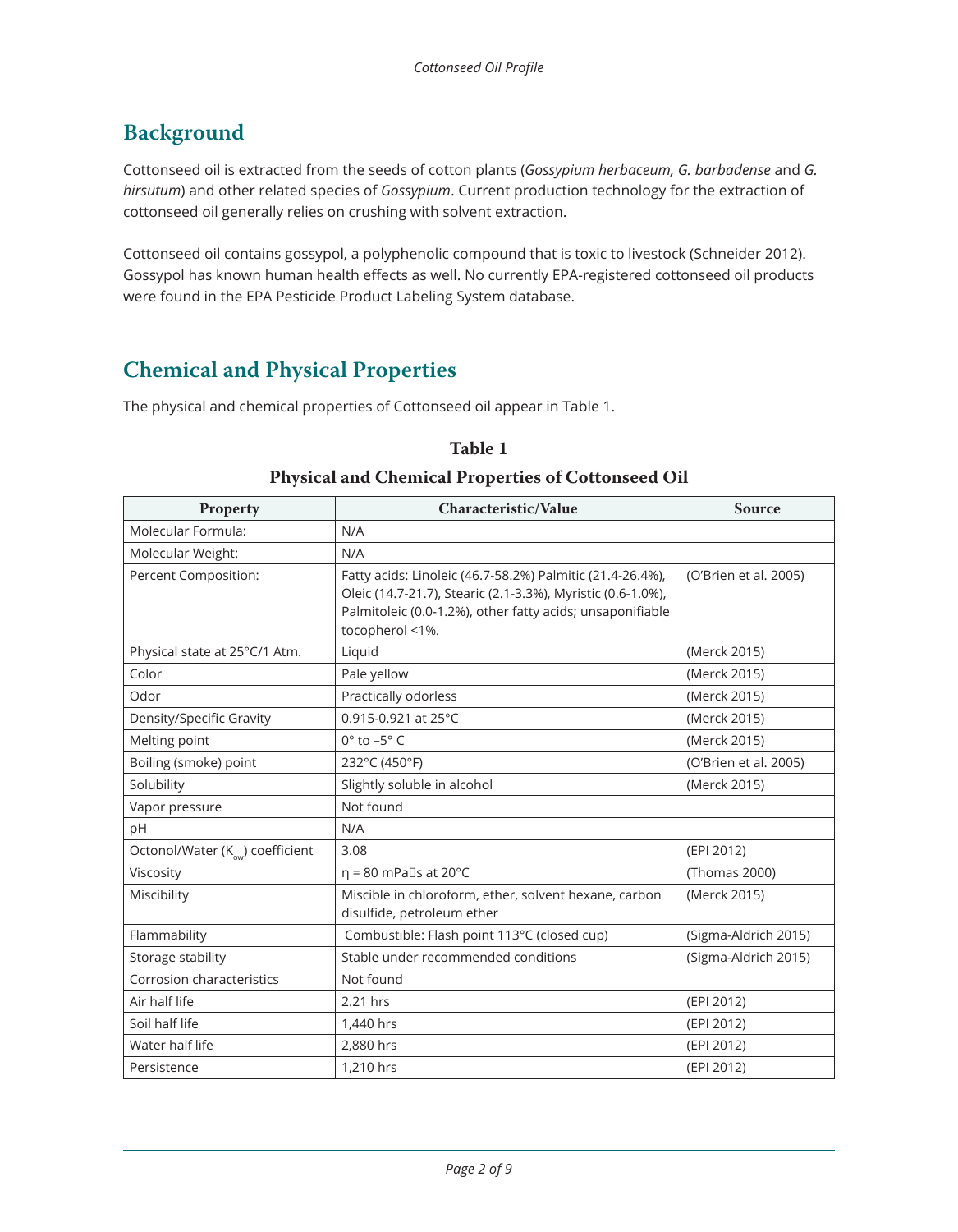## **Human Health Assessment**

## **Acute Toxicity**

The acute toxicity of cottonseed oil appears in Table 2. The results for acute dermal irritation and eye irritation are from tests using hydrogenated cottonseed oil (Madhaven 2001).

| <b>Study</b>            | <b>Results</b>                                                       | Source(s)                                         |  |  |
|-------------------------|----------------------------------------------------------------------|---------------------------------------------------|--|--|
| Acute oral toxicity     | Rat: 275 ml/kg<br>>82,620 mg/kg                                      | (Boyd and Boulanger 1969; Sigma-<br>Aldrich 2015) |  |  |
| Acute dermal toxicity   | Not found                                                            |                                                   |  |  |
| Acute inhalation        | Not found                                                            |                                                   |  |  |
| Acute eye irritation    | Rabbit: Mildly irritating (Hydrogenated)                             | (Madhaven 2001)                                   |  |  |
| Acute dermal irritation | Rabbit: Irritation scores of <1 on a scale of 0-8.<br>(Hydrogenated) | (Madhaven 2001)                                   |  |  |
| Skin sensitization      | Not found                                                            |                                                   |  |  |

**Table 2 Acute Toxicity of Cottonseed Oil**

Cottonseed oil, like other edible oils, can be toxic when consumed at a rate greater than what can be metabolized or excreted (Boyd and Boulanger 1969). Rats fed a protein deficient diet had lower acute oral toxicity levels, meaning that the toxic effect of the cottonseed oil was greater (Madhaven 2001).

## **Sub-chronic Toxicity**

The sub-chronic toxicity of cottonseed oil appears in Table 3. In rats, hydrogenated cottonseed oil significantly changed sexual maturity and the length of the estrus cycle, but did not result in changes in the reproductive cycle (Madhaven 2001).

| <b>SUB-CHIVING TUAILITY OF COLLOHSEEU OIL</b> |                                                     |                 |  |  |
|-----------------------------------------------|-----------------------------------------------------|-----------------|--|--|
| <b>Study</b>                                  | <b>Results</b>                                      | Source          |  |  |
| Repeated Dose 28-day Oral Toxicity            | Not found                                           |                 |  |  |
| Study in Rodents                              |                                                     |                 |  |  |
| 90 day oral toxicity in rodents               | Not found                                           |                 |  |  |
| 90 day oral toxicity in non-rodents           | Rabbits: Reduced blood glucose, inorganic           | (Madhaven 2001) |  |  |
|                                               | phosphorous and cholesterol. (Hydrogenated)         |                 |  |  |
| 90 Day dermal toxicity                        | Not found                                           |                 |  |  |
| 90 Day inhalation toxicity                    | Not found                                           |                 |  |  |
| Reproduction/development toxicity             | Not found                                           |                 |  |  |
| screening test                                |                                                     |                 |  |  |
| Combined repeated dose toxicity               | Rat: No effect on the $F_0$ generation; significant | (Madhaven 2001  |  |  |
| with reproduction/development                 | changes in sexual maturity and length of estrus     |                 |  |  |
| toxicity screening test                       | in the F <sub>1</sub> generation. (Hydrogenated)    |                 |  |  |
| Prenatal developmental toxicity               | Not found                                           |                 |  |  |
| study                                         |                                                     |                 |  |  |
| Reproduction and fertility effects            | Not found                                           |                 |  |  |

**Table 3**

**Sub-chronic Toxicity of Cottonseed Oil**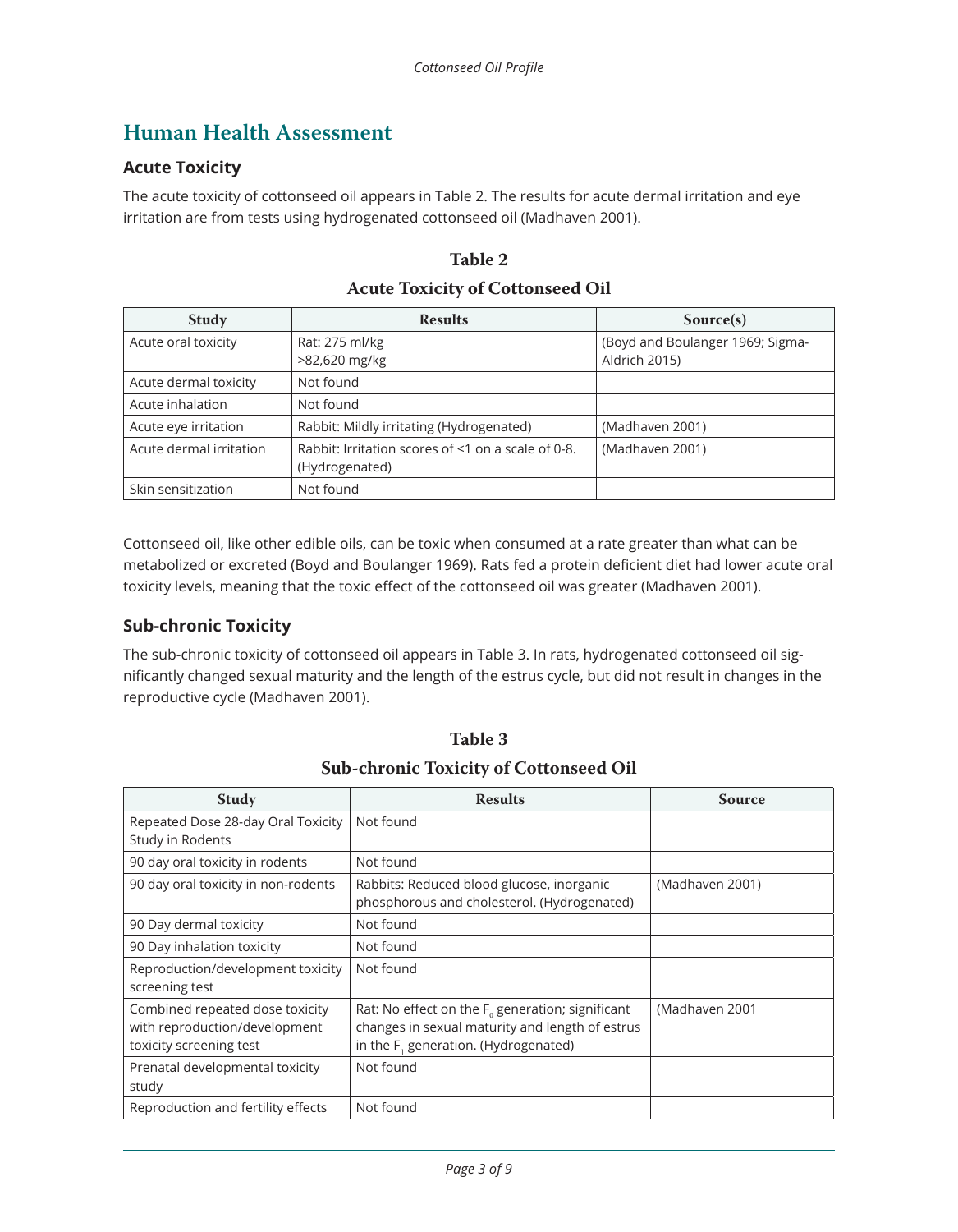## **Chronic Toxicity**

The chronic toxicity of cottonseed oil appears in Table 4.

# **Table 4 Chronic Toxicity of Cottonseed Oil**

| <b>Study</b>                                   | <b>Results</b>                     | Source(s)                                 |
|------------------------------------------------|------------------------------------|-------------------------------------------|
| Chronic toxicity                               | Drosophila: Some point mutations   | (HSDB 2015)                               |
| Carcinogenicity                                | Mice: Equivocal tumorigenic agent. | (Tinsley et al. 1982; Sigma-Aldrich 2015) |
| Combined chronic<br>toxicity & carcinogenicity | Not found                          |                                           |

Cottonseed oil is not identified as a carcinogen by the International Agency for Research on Cancer (International Agency for Research on Cancer, World Health Organization 2014); is not on the California Proposition 65 list of known carcinogens (Cal-EPA 1997); and does not appear on the Toxics Release Inventory (TRI) Basis of OSHA Carcinogens (US EPA Toxics Release Inventory Program 2015).

On the other hand, cottonseed oil is considered an equivocal tumorigenic agent by RTECS criteria (Sigma-Aldrich 2015). A review of the epidemiological literature noted that there is a correlation between fat consumption and breast cancer (Welsch 1995). This does not necessarily mean that cottonseed oils or other fats are carcinogenic. Positive results for cottonseed oil as a carcinogen may be related to using the hydrogenated form, which is higher in trans-fatty acids (Welsch 1995).

Mice fed cottonseed oil had a higher incidence of spontaneous mammary tumors compared to test populations of mice consuming other vegetables oils (Tinsley et al. 1982). Cottonseed oil is used on some occasions as an experimental carcinogen and teratogen (Milne 2004). Several studies suggest that cottonseed oil is a co-carcinogen (Madhaven 2001; HSDB 2015).

## **Human Health Incidents**

There were four human health incidents reported to the National Pesticide Information Center between April 1, 1996 and March 30, 2016 (NPIC 2016). All reported incidents involved products with other active ingredients on the label in addition to cottonseed oil.

## **Environmental Effects Information**

#### **Effects on Non-target Organisms**

Gossypol concentrated from cottonseed oil was observed to be toxic to chickens (*Gallus domesticus*) (Henry et al. 2001). Cottonseed oil injected into chicken eggs resulted in significantly lower hatch rates than corn oil, but even at a dose of 0.15 ml/egg, over 50% of the eggs hatched (Ameenuddin and Sunde 1984).

Light cottonseed oil from glandless varieties produces no gossypol, but has cyclopropenoid fatty acids (CPFA), which are synergists with aflatoxins and are considered primary liver carcinogens. Rainbow trout (*Salmo gairdnerii*) fed 9.95% light cottonseed oil extracted from glandless varieties had significant numbers of hepatocellular carcinomas (Hendricks et al. 1980).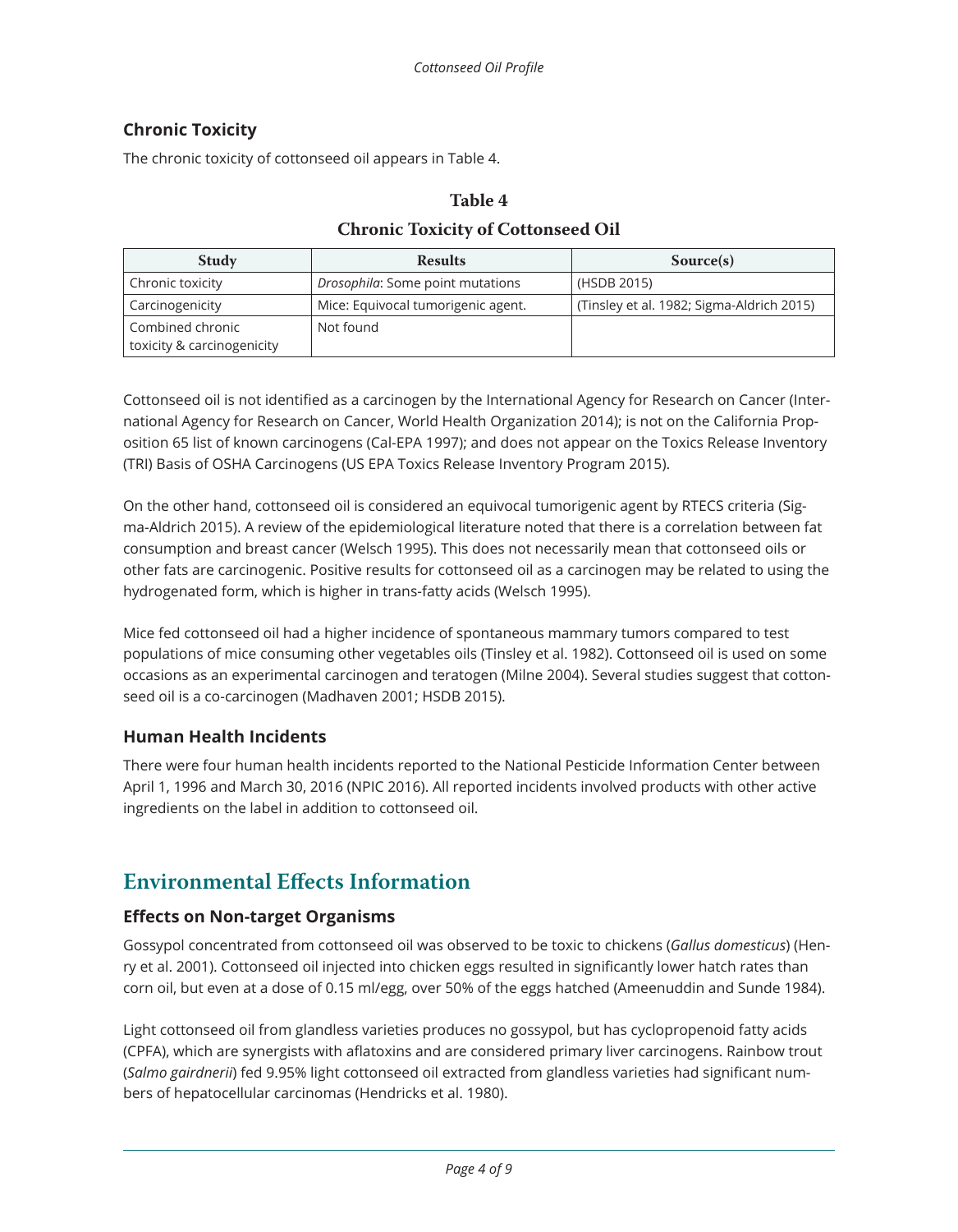There were three animal-related incidents reported to the National Pesticide Information Center between April 1, 1996 and March 30, 2016 (NPIC 2016). All reported incidents involved other active ingredients in addition to cottonseed oil.

## **Environmental Fate, Ecological Exposure, and Environmental Expression**

No leaching, photodegradation, or biodegradability data for cottonseed oil were found.

## **Environmental Incidents**

There were five incidents reported to the National Pesticide Information Center between April 1, 1996 and March 30, 2016 that were not specified as human health or animal exposures (NPIC 2016). These included phytotoxicity on plants treated for mites or insects and accidental spills.

## **Efficacy**

#### **Insecticidal Activity**

Plant and mineral oils have a long history in pest management, both as an active ingredient and as a spray adjuvant. The effects are mostly physical, with oils adhering to the surface of insects interfering with respiration, effectively suffocating them (Hesler and Plapp 1986). More specifically, when applied to adult target pests, vegetable oils block the insects' spiracles. When applied to eggs, vegetable oils prevent gas exchange with the egg membrane (Weinzierl 2000).

One study showed that 1 ml/kg of raw cottonseed oil applied to Mexican bean weevil (*Zabrotes subfasciatus*) resulted in 1% survival of adults and 5% emergence from eggs (Hill and Schoonhoven 1981). The same study showed that oleic acid—a constituent of cottonseed oil—applied at a rate of 1 g/kg on bean seeds had a toxic effect on the Mexican bean weevil comparable to that of cottonseed oil. Oleic was by far the most toxic of the fatty acids isolated from cottonseed oil. The authors suggested that oleic acid may have a more toxic mode of action by itself than the other constituents of cottonseed oil. An extension fact sheet reports that cottonseed oil is generally considered the most insecticidal of the vegetable oils, but did not provide any additional data (Cranshaw and Baxendale 2013). When compared with castor, linseed, rosin, and petroleum spray oils for control of various citrus pests, particularly red scale (*Chrysomphalus aurantii*), cottonseed oil was the most effective, with a time of lethal immersion ranging between 14 and 1,400 minutes (DeOng et al. 1927). However, cottonseed and the other vegetable oils were also more phytotoxic, resulting in defoliation of the citrus trees.

Cottonseed oil was almost as effective as peanut oil in the control of the sweet potato whitefly (*Bemisia tabaci*) adults, with 78% mortality after 24 hours of exposure to a 3% solution in ethanol (Fenigstein et al. 2001). However, the same study showed that castor oil was the most effective against B. tabaci eggs. The authors concluded that the mode of action was non-toxic, with suffocation and starvation from its efficacy as an antifeedant as the cause of mortality. Another study comparing cottonseed oil and castor oil in controlling B. tabaci reached the same conclusion, with both oils effective at reducing populations, but neither treatment was significantly better than the other (Butler et al. 1991). The latter study stated that cottonseed oil noticeably reduced populations of cotton aphids (*Aphis gossypii*), but did not report the data. In another study, crude cottonseed oil applied at a 10% solution caused 93% mortality of cotton aphids two days after treatment, compared with 40% mortality for a water control (Butler et al. 1988).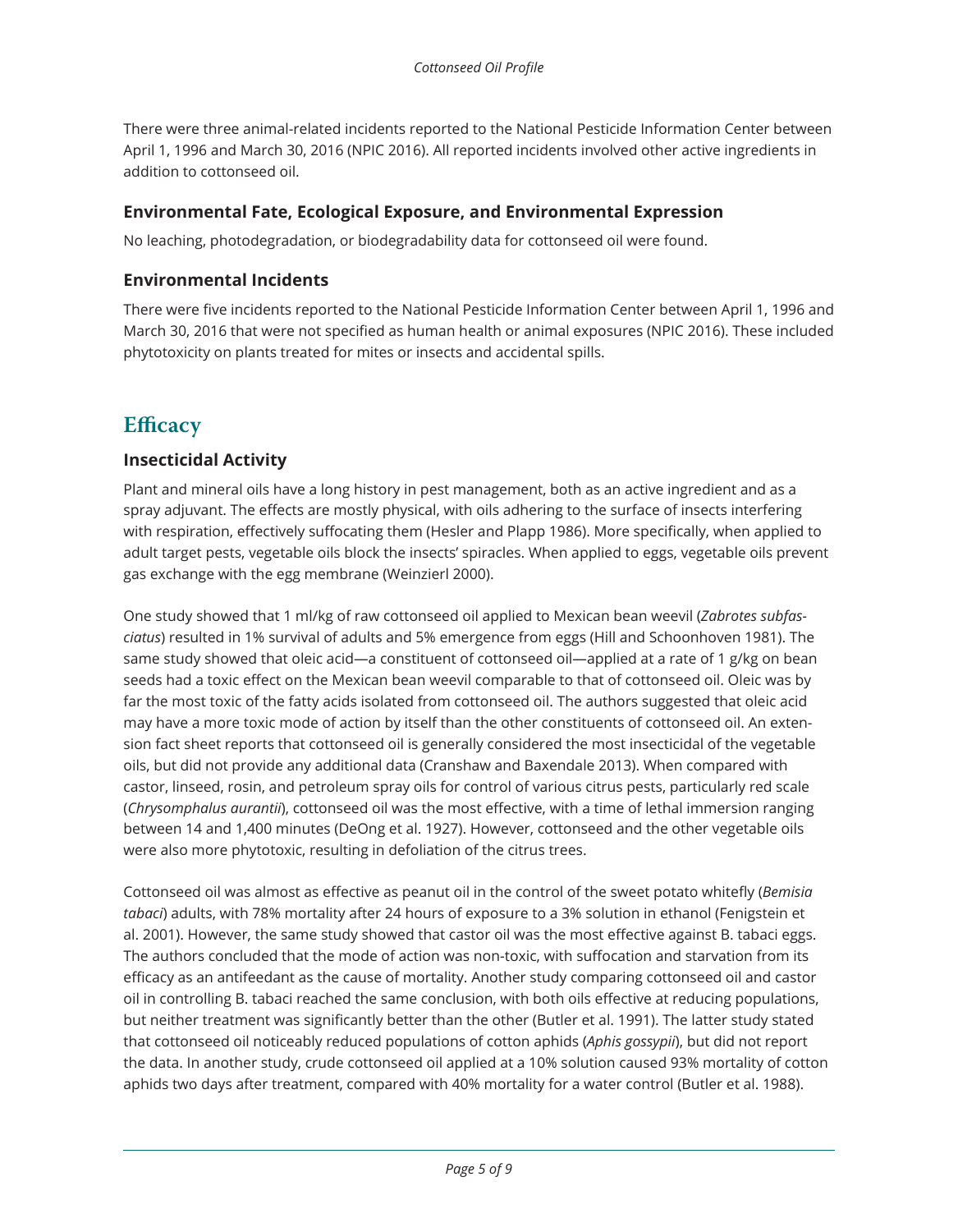Cottonseed oil alone was slightly more effective at reducing B. tabaci in lettuce than insecticidal soap alone, with an average of 378 adults per plant for the cottonseed oil treated lettuce and 403 adults per plant on the soap treated lettuce after six days. However, cottonseed oil combined with insecticidal soap was more effective than cottonseed oil alone, with a mean count of 280 adults per lettuce plant (Butler and Henneberry 1989).

A commercial blend of 1.5% cottonseed oil, 0.10% cinnamon oil and 0.10% rosemary oil (Pharm Solutions Flower Pharm) achieved over 90% mortality of citrus mealybug (*Planococcus citri*) at the ready-to-use label rate (Cloyd et al. 2009). The product is 25(b) exempt.

## **Fungicidal Activity**

Tests against hop mildew (*Sphaerotheca humuli*) growing on young hops (*Humulus lupulus*) plants in a greenhouse showed that cottonseed oil combined with soft soap (potassium salts of fatty acids) was effective at a rate of 0.25-0.50% solution, and when combined with an emulsifier was effective at a 0.25% solution (Martin and Salmon 1931). Such a formulation would not be eligible for 25(b) exemption. Cottonseed oil is used to coat citrus, as well as other fruit and fruit vegetables, in combination with various waxes to form a protective barrier that prevents mold and other spoilage organisms from being established (Trowbridge 1934). Cottonseed oil combined with beeswax, carnauba wax, and paraffin wax as inert ingredients would be eligible for exemption under 25(b).

#### **Herbicidal Activity**

While cottonseed oil is commonly included in herbicide formulations as a carrier and dispersant for fat-soluble herbicides, and marketed as an adjuvant with herbicides, no studies were found showing it had any direct herbicidal effects. Cottonseed oil was compared with various other vegetable and essential oils for its efficacy in injuring and killing various weed species, and did not injure dandelion *(Taraxacum officianale)* (Tworkoski 2002). Because it did not injure dandelion leaves, cottonseed oils was not tested on the other species in the study.

## **Standards and Regulations**

#### **EPA Requirements**

EPA recognizes cottonseed oil as a commonly consumed food and approved for use on food and food crops (40 CFR 180.950).

## **FDA Requirements**

Cottonseed oil is recognized as a food ingredient by FDA.

#### **Other Regulatory Requirements**

The National Institute of Occupational Safety and Health (NIOSH) recommends a maximum exposure limit of 10 mg/m3 (Sigma-Aldrich 2015).

Cottonseed oil is allowed by the USDA's National Organic Program (NOP) [7 CFR 205].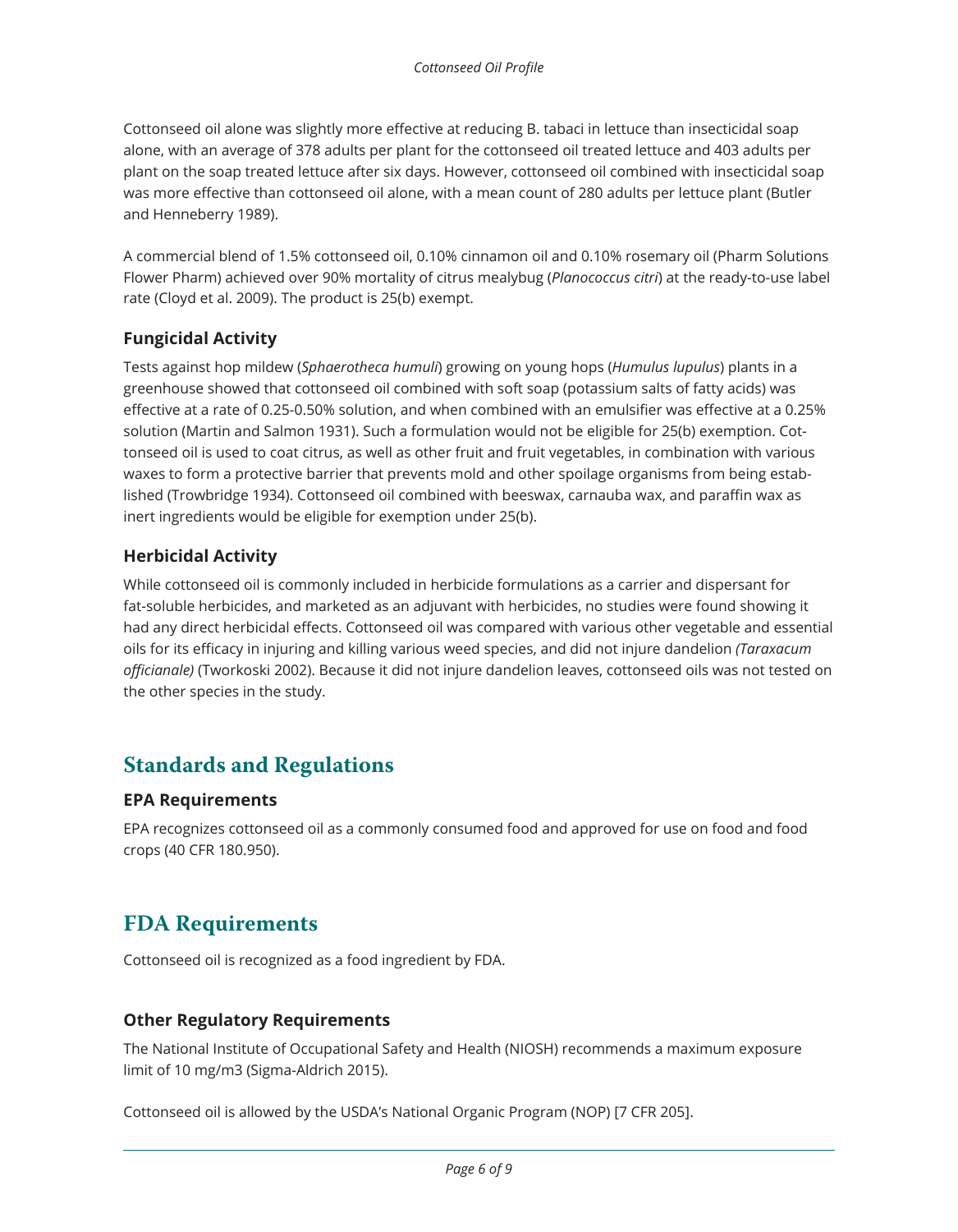## **Literature Cited**

- Ameenuddin, Syed, and ML Sunde. 1984. "Sensitivity of Chick Embryo to Various Solvents Used in Egg Injection Studies." *Experimental Biology and Medicine* 175 (2): 176–178.
- Boyd, Eldon M, and M Andrée Boulanger. 1969. "Acute Oral Toxicity of Cottonseed Oil." *Toxicology and Applied Pharmacology* 14 (3): 432–438.
- Butler, GD, DL Coudriet, and TJ Henneberry. 1988. "Toxicity and Repellency of Soybean and Cottonseed Oils to the Sweetpotato Whitefly (Homoptera, Aleyrodidae) and the Cotton Aphid (Homoptera, Aphididae) on Cotton in Greenhouse Studies." *Southwestern Entomologist* 13 (2): 81–86.
- Butler, GD, and TJ Henneberry. 1989. "Sweetpotato Whitefly (Homoptera, Aleyrodidae) Migration, Population Increase, and Control on Lettuce with Cottonseed Oil Sprays." *Southwestern Entomologist* 14 (3): 287–93.
- Butler, GD, SN Puri, and TJ Henneberry. 1991. "Plant-Derived Oil and Detergent Solutions as Control Agents for *Bemisia tabaci* and *Aphis gossypii* on Cotton." *Southwestern Entomologist* 16 (4): 331–37.
- Buxton, PA. 1940. "The Control of Lice." *British Medical Journal* 2 (4165): 603.
- Cloyd, Raymond A., Cindy L. Galle, Stephen R. Keith, Nanette A. Kalscheur, and Kenneth E. Kemp. 2009. "Effect of Commercially Available Plant-Derived Essential Oil Products on Arthropod Pests." *Journal of Economic Entomology* 102 (4): 1567–79.
- Cooper, Maurice. 1948. "History of Cotton and the US Cottonseed Oil Industry." In *Cottonseed and Cottonseed Products. Their Chemistry and Chemical Technology*, by Alton Edward Bailey, 3–50. New York: Wiley-Interscience.
- Cranshaw, WS, and B Baxendale. 2013. "Insect Control: Horticultural Oils." Fact Sheet 5569. Ft Collins, CO: Colorado State University.
- DeOng, ER, H Knight, and JC Chamberlin. 1927. "A Preliminary Study of Petroleum Oil as an Insecticide for Citrus Trees." *Hilgardia* 2 (9): 351–384. doi:DOI:10.3733/hilg.v02n09p351.
- EPI. 2012. "Estimation Programs Interface (EPI) Suite (V4.11)." Washington, DC: US EPA Office of Pesticides and Toxic Substances.
- Fenigstein, Annie, Miriam Eliyahu, S. Gan-Mor, and D. Veierov. 2001. "Effects of Five Vegetable Oils on the Sweetpotato Whitefly *Bemisia tabaci*." *Phytoparasitica* 29 (Copyright (C) 2015 American Chemical Society (ACS). All Rights Reserved.): 197–206. doi:10.1007/BF02983451.
- Hendricks, JD, RO Sinnhuber, PM Loveland, NE Pawlowski, and JE Nixon. 1980. "Hepatocarcinogenicity of Glandless Cottonseeds and Cottonseed Oil to Rainbow Trout (*Salmo gairdnerii*)." *Science* 208 (4441): 309–311.
- Henry, MH, GM Pesti, and TP Brown. 2001. "Pathology and Histopathology of Gossypol Toxicity in Broiler Chicks." *Avian Diseases*, 598–604.
- Hesler, LS, and FW Jr Plapp. 1986. "Plant and Mineral Oils: Effects as Insecticide Additives and Direct Toxicity to Tobacco Budworm Larvae and House Fly Adults." *Southwestern Entomologist*, no. 11(December): 1–8.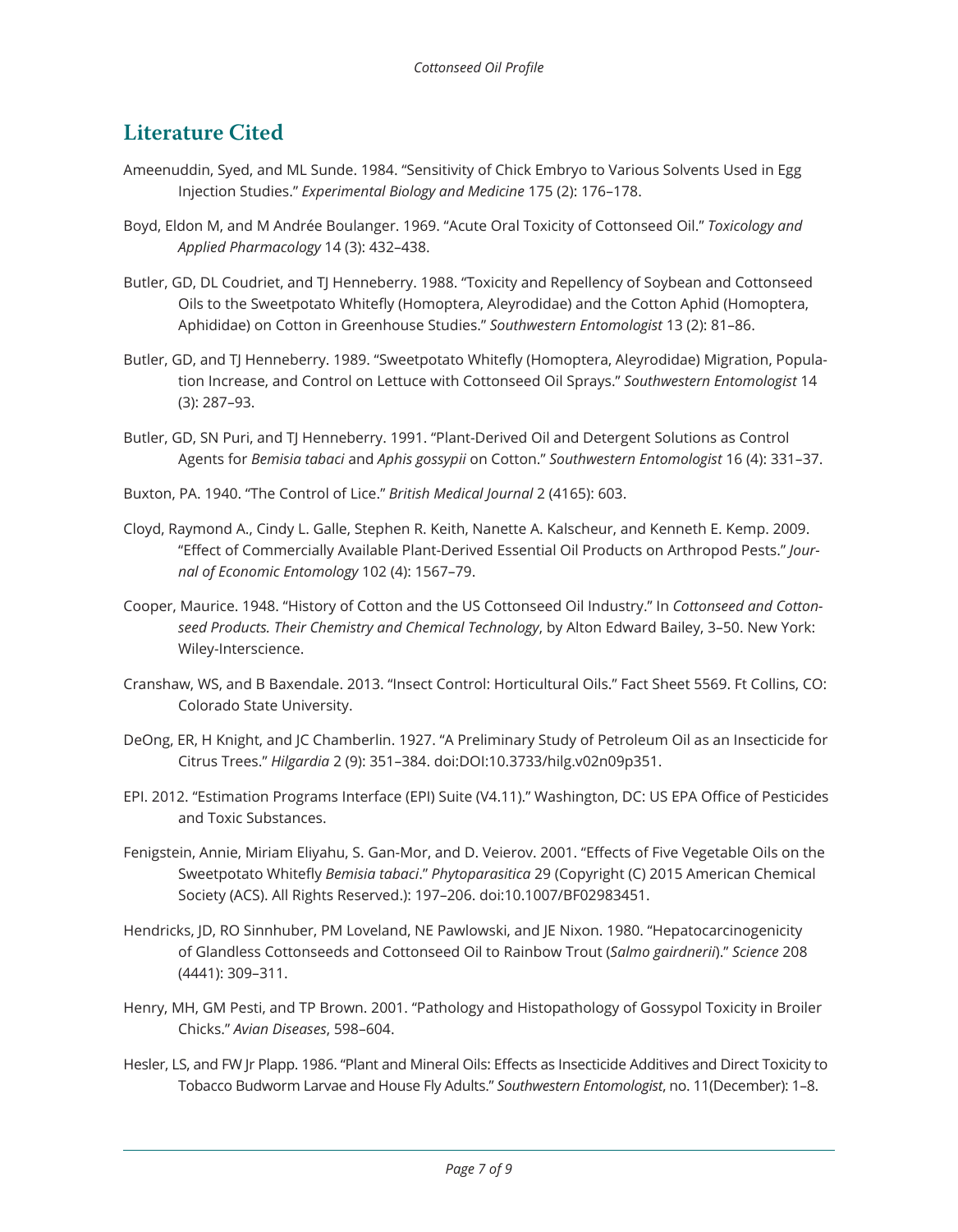- Hill, J, and AV Schoonhoven. 1981. "Effectiveness of Vegetable Oil Fractions in Controlling the Mexican Bean Weevil on Stored Beans." *Journal of Economic Entomology* 74 (4): 478–479.
- Holzer, D. 2004. *Method of Treating Body Insect Infestation*. Google Patents. https://www.google.com/patents/US6683065.
- HSDB. 2015. "National Library of Medicine Hazardous Substances Data Bank (HSDB)." http://toxnet.nlm. nih.gov/newtoxnet/hsdb.htm.
- Madhaven, BN. 2001. "Final Report on the Safety Assessment of Hydrogenated Cottonseed Oil, Cottonseed(Gossypium) Oil, Cottonseed Acid, Cottonseed Glyceride, and Hydrogenated Cottonseed Glyceride." *International Journal of Toxicology* 20 (Supp. 2): 21–29.
- Martin, H., and E. S. Salmon. 1931. "The Fungicidal Properties of Certain Spray Fluids. VIII. The Fungicidal Properties of Mineral, Tar and Vegetable Oils." *Journal of the Agricultural Society of the University College of Wales* 21 (Copyright (C) 2015 American Chemical Society (ACS). All Rights Reserved.): 638–58.
- McDavit, W. Michael. 2010. "Vegetable and Flower Oils Final Work Plan." Registration Review Case 8201. Washington, DC: US EPA Office of Pesticides and Toxic Substances. http://www.regulations.gov /#!documentDetail;D=EPA-HQ-OPP-2009-0904-0006.
- Merck. 2015. *The Merck Index Online*. Cambridge, UK : Royal Society of Chemistry,.
- Milne, G W A, ed. 2004. *Pesticides: An International Guide to 1800 Pest Control Chemicals*. 2nd ed. Aldershit, Hants, UK: Ashgate.
- NPIC. 2016. "NPIC Special Report: 25(b) Incidents." Corvallis, OR: National Pesticide Informatiom Center.
- O'Brien, Richard D, Lynn A Jones, C Clay King, Phillip J Wakelyn, and Peter J Wan. 2005. "Cottonseed Oil." In *Bailey's Industrial Oil and Fat Products*, edited by F Shahidi, 2:173–279. New York, NY: Wiley-Interscience.
- Ochou, G, LS Hesler, and FW Jr Plapp. 1986. "Plant and Mineral Oils: Effects as Insecticide Additives and Direct Toxicity to Tobacco Budworm Larvae and House Fly Adults." *Southwestern Entomologist*, no. 11(December): 63–74.
- Schneider, NR. 2012. "Overview of Gossypol Poisoning." Kenilworth, NJ: Merck. http://www.merckvetmanual.com/mvm/toxicology/gossypol\_poisoning/overview\_of\_gossypol\_poisoning.html.
- Sigma-Aldrich. 2015. "Cottonseed Oil Safety Data Sheet." MSDS C7767. St Louis, MO: Sigma-Aldrich, Inc. http://www.sigmaaldrich.com/MSDS/.
- Thomas, Alfred. 2000. "Fats and Fatty Oils." *Ullmann's Encyclopedia of Industrial Chemistry*. Weinheim, Germany: Wiley-VCH Verlag GmbH & Co. KGaA.
- Tinsley, Ian J, Glenn Wilson, and Robert R Lowry. 1982. "Tissue Fatty Acid Changes and Tumor Incidence in C3H Mice Ingesting Cottonseed Oil." *Lipids* 17 (2): 115–117.
- Treacy, MF, RD Parker, RM Anderson, KM Schmidt, and JH Benedict. 1986. "Soybean and Cottonseed Oils as Adjuvants and Diluents for Insecticides Used to Control Sorghum Midge." *Southwestern Entomologist*, no. 11(December): 39–43.